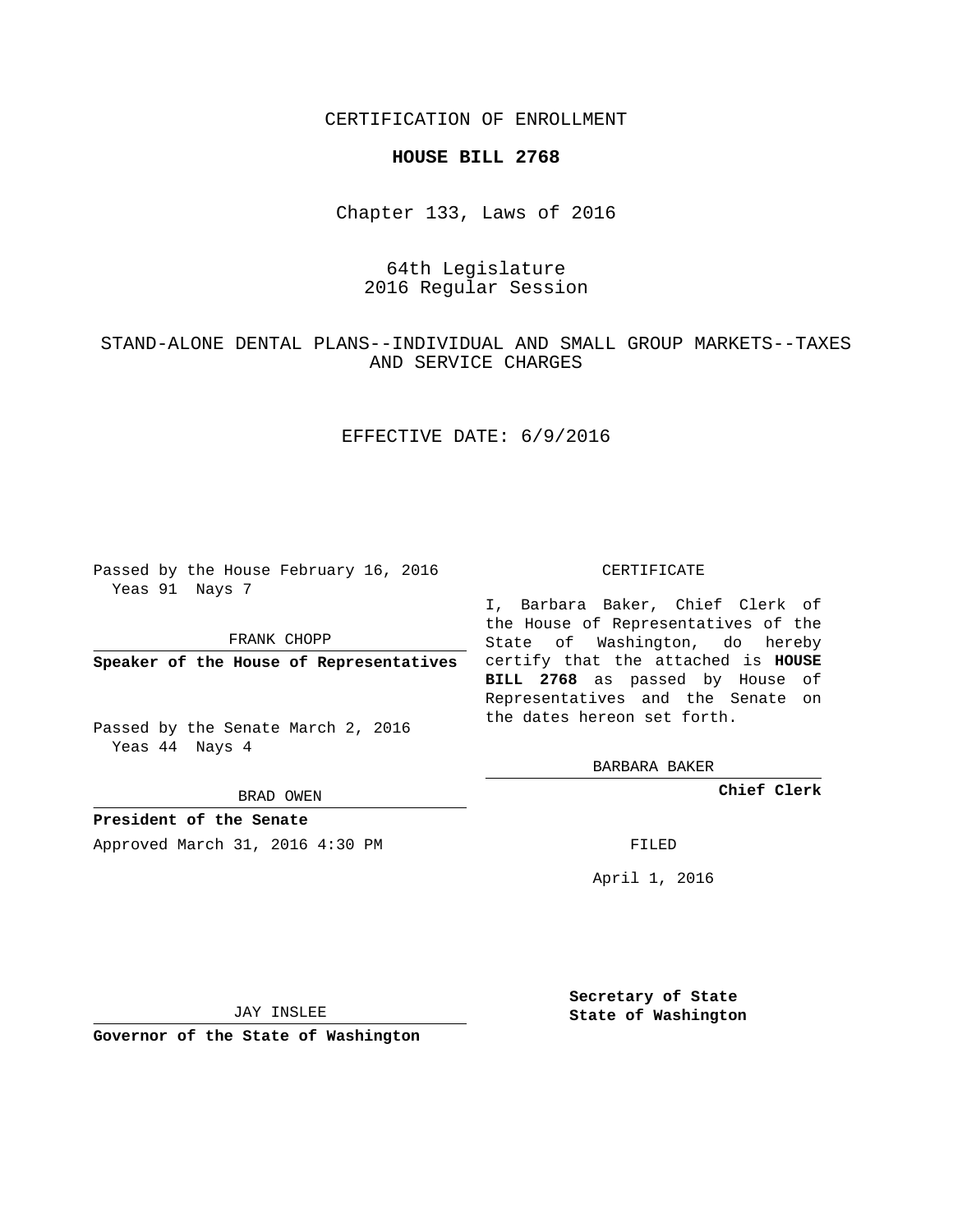#### **HOUSE BILL 2768**

Passed Legislature - 2016 Regular Session

**State of Washington 64th Legislature 2016 Regular Session**

**By** Representatives Schmick, Cody, Tharinger, Jinkins, Harris, and Robinson

Read first time 01/20/16. Referred to Committee on Health Care & Wellness.

 AN ACT Relating to taxes and service charges on certain qualified stand-alone dental plans offered in the individual or small group markets; and amending RCW 48.14.020, 48.14.0201, and 43.71.080.

BE IT ENACTED BY THE LEGISLATURE OF THE STATE OF WASHINGTON:

 **Sec. 1.** RCW 48.14.020 and 2013 2nd sp.s. c 6 s 6 are each amended to read as follows:6

 (1) Subject to other provisions of this chapter, each authorized insurer except title insurers shall on or before the first day of March of each year pay to the state treasurer through the commissioner's office a tax on premiums. Except as provided in subsection (3) of this section, such tax shall be in the amount of two percent of all premiums, excluding amounts returned to or the amount of reductions in premiums allowed to holders of industrial life policies for payment of premiums directly to an office of the insurer, collected or received by the insurer under RCW 48.14.090 during the preceding calendar year other than ocean marine and foreign trade insurances, after deducting premiums paid to policyholders as returned premiums, upon risks or property resident, situated, or to be performed in this state. For tax purposes, the reporting of premiums shall be on a written basis or on a paid-for basis consistent with the basis required by the annual statement. For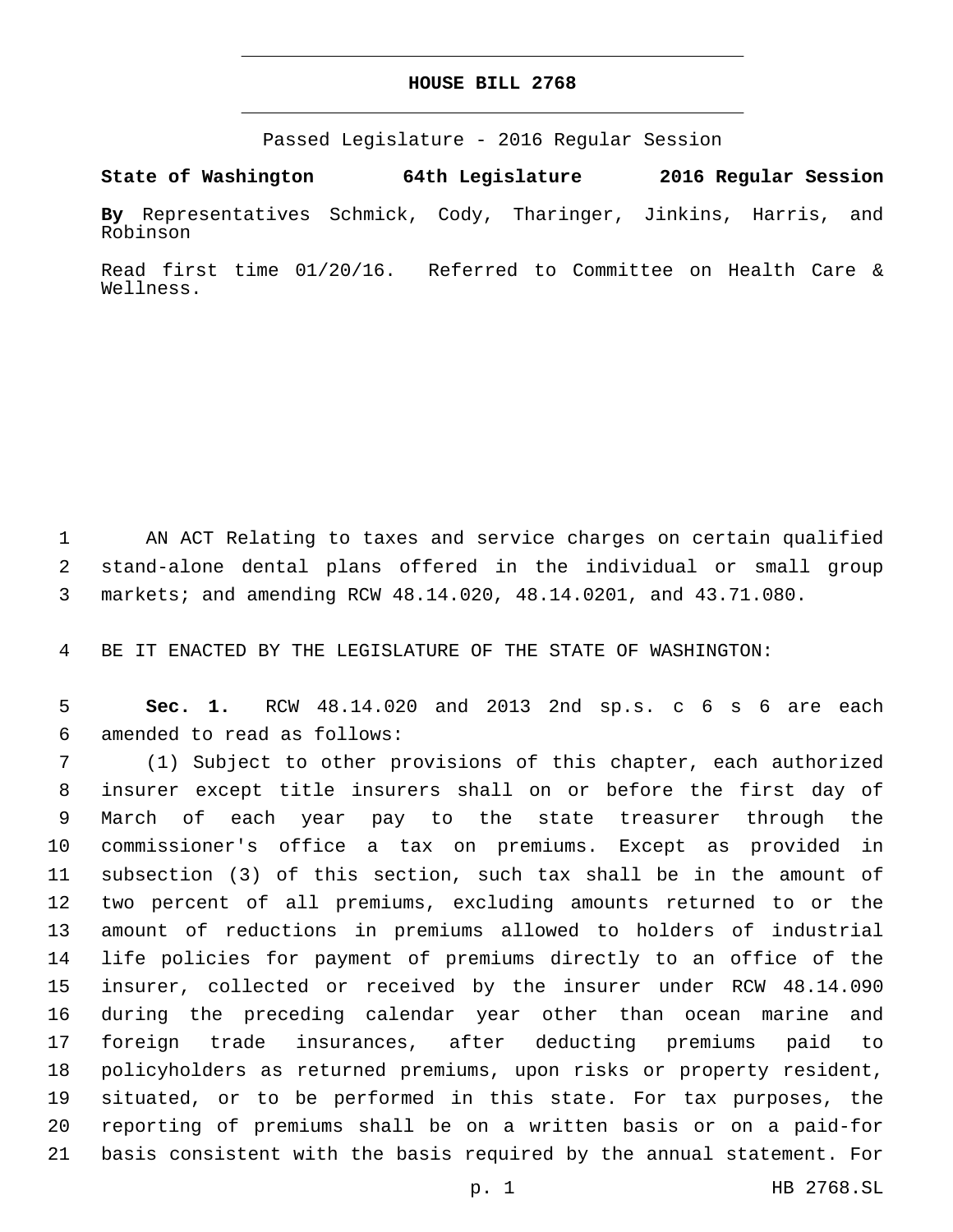the purposes of this section the consideration received by an insurer for the granting of an annuity shall not be deemed to be a premium.

 (2)(a) The taxes imposed in this section do not apply to amounts received by any life and disability insurer for health care services included within the definition of practice of dentistry under RCW 18.32.020 except amounts received for pediatric oral services that qualify as coverage for the minimum essential coverage requirement under P.L. 111-148 (2010), as amended, and for stand-alone family dental plans as defined in RCW 43.71.080(4)(a), only when offered in the individual market, as defined in RCW 48.43.005(27), or to a small  $qroup, as defined in RCW 48.43.005(33)$ .

 (b) Beginning January 1, 2014, moneys collected for premiums 13 written on qualified health benefit plans and ((stand-alone)) qualified dental plans offered through the health benefit exchange under chapter 43.71 RCW must be deposited in the health benefit 16 exchange account under RCW 43.71.060.

 (3) In the case of insurers which require the payment by their policyholders at the inception of their policies of the entire premium thereon in the form of premiums or premium deposits which are the same in amount, based on the character of the risks, regardless of the length of term for which such policies are written, such tax shall be in the amount of two percent of the gross amount of such premiums and premium deposits upon policies on risks resident, located, or to be performed in this state, in force as of the thirty- first day of December next preceding, less the unused or unabsorbed portion of such premiums and premium deposits computed at the average rate thereof actually paid or credited to policyholders or applied in part payment of any renewal premiums or premium deposits on one-year 29 policies expiring during such year.

 (4) Each authorized insurer shall with respect to all ocean marine and foreign trade insurance contracts written within this state during the preceding calendar year, on or before the first day of March of each year pay to the state treasurer through the commissioner's office a tax of ninety-five one-hundredths of one percent on its gross underwriting profit. Such gross underwriting profit shall be ascertained by deducting from the net premiums (i.e., gross premiums less all return premiums and premiums for reinsurance) on such ocean marine and foreign trade insurance contracts the net losses paid (i.e., gross losses paid less salvage and recoveries on reinsurance ceded) during such calendar year under such contracts. In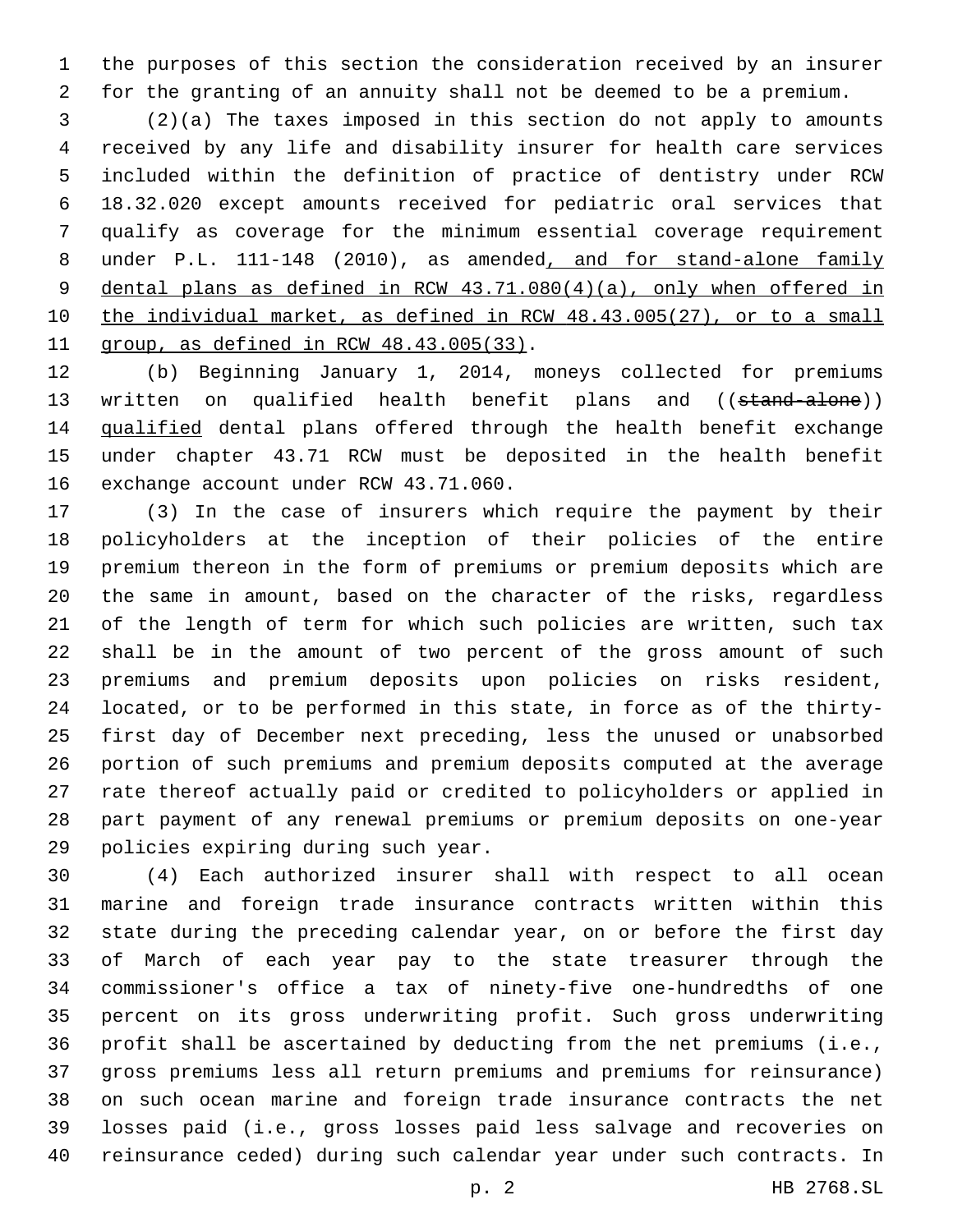the case of insurers issuing participating contracts, such gross underwriting profit shall not include, for computation of the tax prescribed by this subsection, the amounts refunded, or paid as participation dividends, by such insurers to the holders of such 5 contracts.

 (5) The state does hereby preempt the field of imposing excise or privilege taxes upon insurers or their appointed insurance producers, other than title insurers, and no county, city, town or other municipal subdivision shall have the right to impose any such taxes 10 upon such insurers or these insurance producers.

 (6) If an authorized insurer collects or receives any such premiums on account of policies in force in this state which were originally issued by another insurer and which other insurer is not authorized to transact insurance in this state on its own account, such collecting insurer shall be liable for and shall pay the tax on 16 such premiums.

 **Sec. 2.** RCW 48.14.0201 and 2013 2nd sp.s. c 6 s 5 are each 18 amended to read as follows:

 (1) As used in this section, "taxpayer" means a health maintenance organization as defined in RCW 48.46.020, a health care service contractor as defined in chapter 48.44 RCW, or a self-funded multiple employer welfare arrangement as defined in RCW 48.125.010.

 (2) Each taxpayer must pay a tax on or before the first day of March of each year to the state treasurer through the insurance commissioner's office. The tax must be equal to the total amount of all premiums and prepayments for health care services collected or received by the taxpayer under RCW 48.14.090 during the preceding calendar year multiplied by the rate of two percent. For tax purposes, the reporting of premiums and prepayments must be on a written basis or on a paid-for basis consistent with the basis 31 required by the annual statement.

 (3) Taxpayers must prepay their tax obligations under this section. The minimum amount of the prepayments is the percentages of the taxpayer's tax obligation for the preceding calendar year recomputed using the rate in effect for the current year. For the prepayment of taxes due during the first calendar year, the minimum amount of the prepayments is the percentages of the taxpayer's tax obligation that would have been due had the tax been in effect during the previous calendar year. The tax prepayments must be paid to the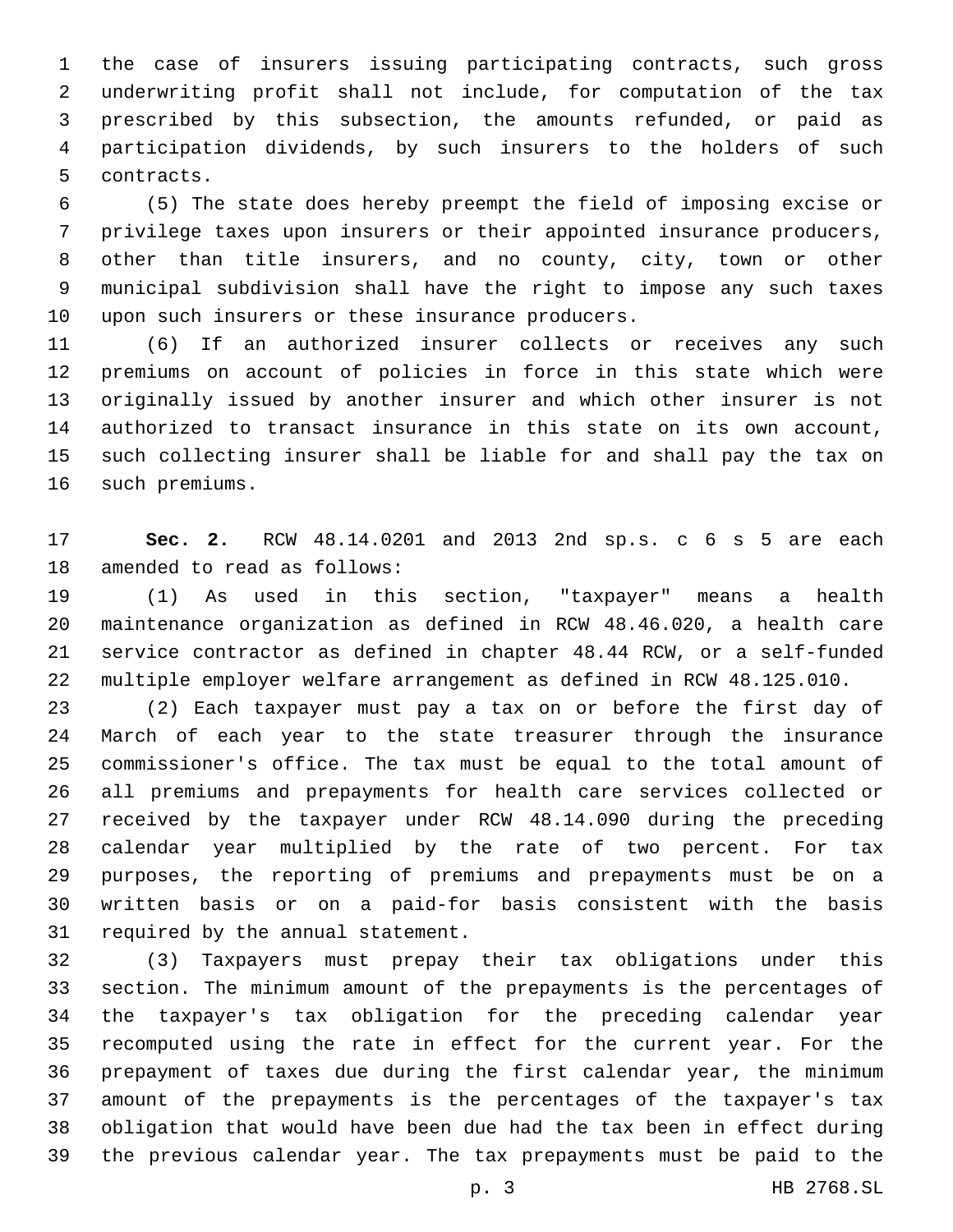state treasurer through the commissioner's office by the due dates 2 and in the following amounts:

3 (a) On or before June 15, forty-five percent;

(b) On or before September 15, twenty-five percent;

(c) On or before December 15, twenty-five percent.

 (4) For good cause demonstrated in writing, the commissioner may approve an amount smaller than the preceding calendar year's tax obligation as recomputed for calculating the health maintenance organization's, health care service contractor's, self-funded multiple employer welfare arrangement's, or certified health plan's 11 prepayment obligations for the current tax year.

 (5)(a) Except as provided in (b) of this subsection, moneys collected under this section are deposited in the general fund.

 (b) Beginning January 1, 2014, moneys collected from taxpayers 15 for premiums written on qualified health benefit plans and ((stand-16 alone)) qualified dental plans offered through the health benefit exchange under chapter 43.71 RCW must be deposited in the health 18 benefit exchange account under RCW 43.71.060.

(6) The taxes imposed in this section do not apply to:

 (a) Amounts received by any taxpayer from the United States or any instrumentality thereof as prepayments for health care services provided under Title XVIII (medicare) of the federal social security 23 act.

 (b) Amounts received by any taxpayer from the state of Washington as prepayments for health care services provided under:

 (i) The medical care services program as provided in RCW 74.09.035; or27

 (ii) The Washington basic health plan on behalf of subsidized 29 enrollees as provided in chapter 70.47 RCW.

 (c) Amounts received by any health care service contractor as defined in chapter 48.44 RCW, or any health maintenance organization as defined in chapter 48.46 RCW, as prepayments for health care services included within the definition of practice of dentistry under RCW 18.32.020, except amounts received for pediatric oral services that qualify as coverage for the minimum essential coverage requirement under P.L. 111-148 (2010), as amended, and for stand- alone family dental plans as defined in RCW 43.71.080(4)(a), only when offered in the individual market, as defined in RCW 48.43.005(27), or to a small group, as defined in RCW 48.43.005(33).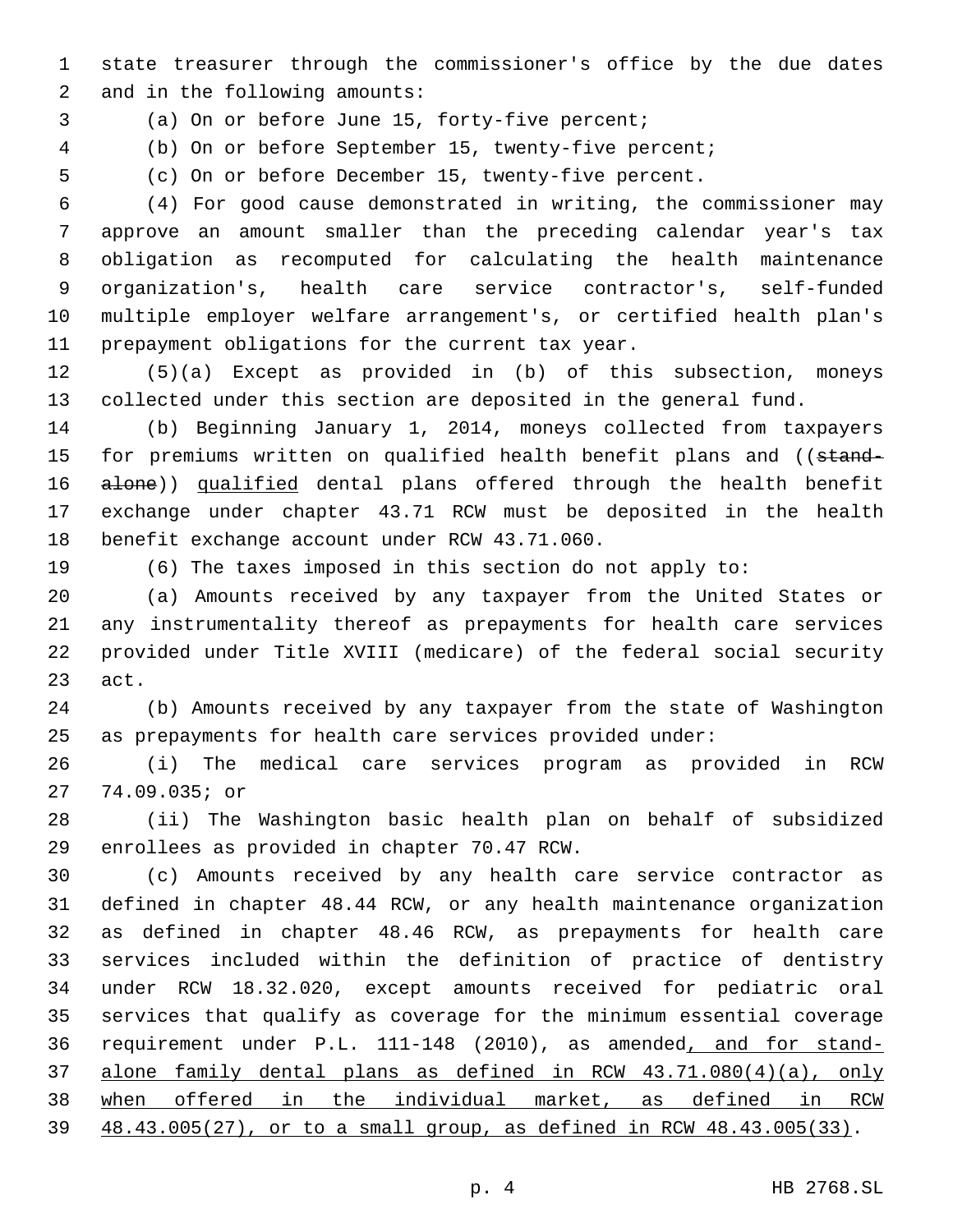(d) Participant contributions to self-funded multiple employer welfare arrangements that are not taxable in this state.

 (7) Beginning January 1, 2000, the state preempts the field of imposing excise or privilege taxes upon taxpayers and no county, city, town, or other municipal subdivision has the right to impose any such taxes upon such taxpayers. This subsection is limited to premiums and payments for health benefit plans offered by health care service contractors under chapter 48.44 RCW, health maintenance organizations under chapter 48.46 RCW, and self-funded multiple employer welfare arrangements as defined in RCW 48.125.010. The preemption authorized by this subsection must not impair the ability of a county, city, town, or other municipal subdivision to impose excise or privilege taxes upon the health care services directly delivered by the employees of a health maintenance organization under 15 chapter 48.46 RCW.

 (8)(a) The taxes imposed by this section apply to a self-funded multiple employer welfare arrangement only in the event that they are not preempted by the employee retirement income security act of 1974, as amended, 29 U.S.C. Sec. 1001 et seq. The arrangements and the commissioner must initially request an advisory opinion from the United States department of labor or obtain a declaratory ruling from a federal court on the legality of imposing state premium taxes on these arrangements. Once the legality of the taxes has been determined, the multiple employer welfare arrangement certified by the insurance commissioner must begin payment of these taxes.

 (b) If there has not been a final determination of the legality of these taxes, then beginning on the earlier of (i) the date the fourth multiple employer welfare arrangement has been certified by the insurance commissioner, or (ii) April 1, 2006, the arrangement must deposit the taxes imposed by this section into an interest bearing escrow account maintained by the arrangement. Upon a final determination that the taxes are not preempted by the employee retirement income security act of 1974, as amended, 29 U.S.C. Sec. 1001 et seq., all funds in the interest bearing escrow account must 35 be transferred to the state treasurer.

 (9) The effect of transferring contracts for health care services from one taxpayer to another taxpayer is to transfer the tax prepayment obligation with respect to the contracts.

 (10) On or before June 1st of each year, the commissioner must notify each taxpayer required to make prepayments in that year of the

p. 5 HB 2768.SL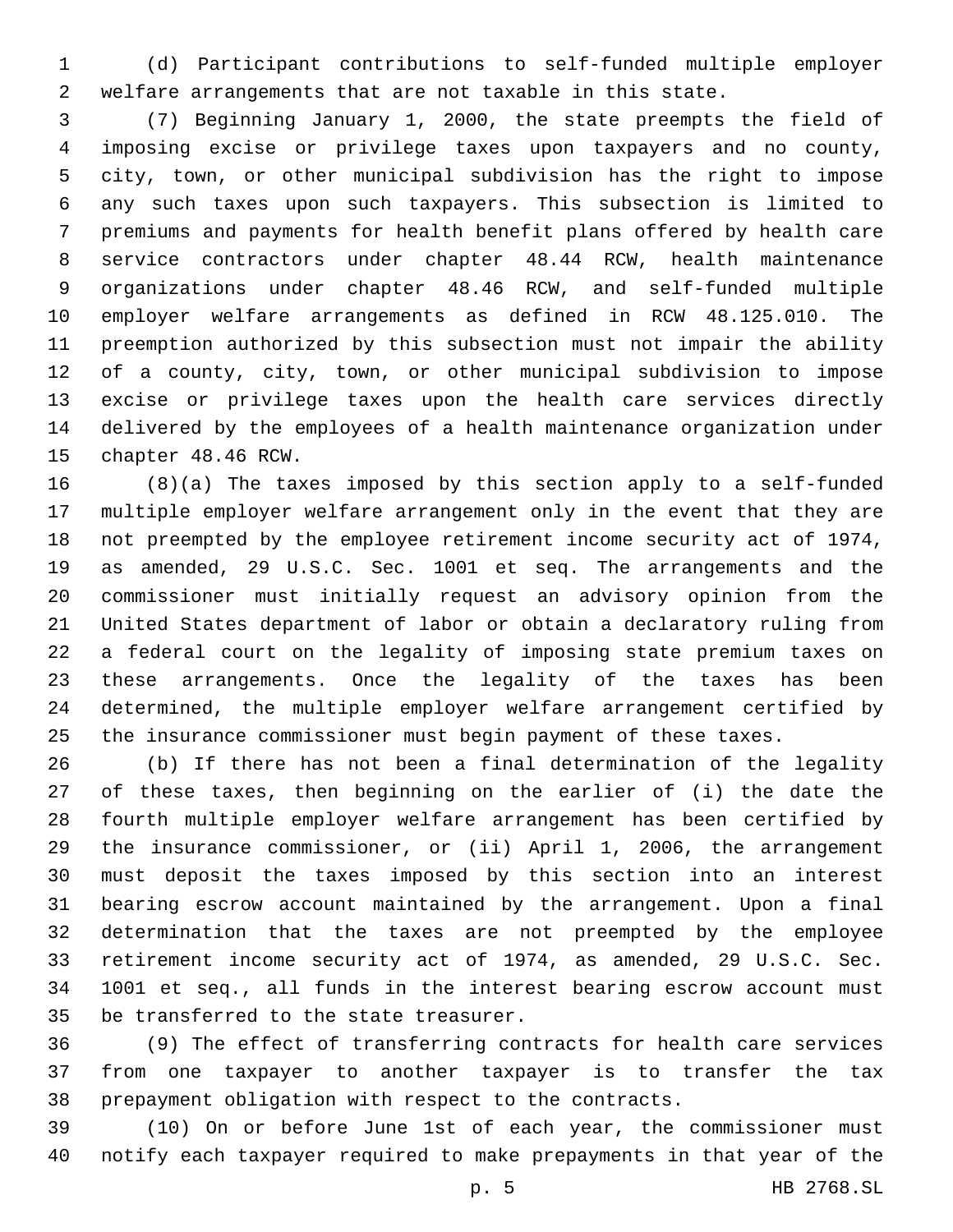amount of each prepayment and must provide remittance forms to be used by the taxpayer. However, a taxpayer's responsibility to make prepayments is not affected by failure of the commissioner to send, 4 or the taxpayer to receive, the notice or forms.

 **Sec. 3.** RCW 43.71.080 and 2013 2nd sp.s. c 6 s 3 are each amended to read as follows:6

 (1)(a) Beginning January 1, 2015, the exchange may require each issuer writing premiums for qualified health benefit plans or stand-9 alone pediatric dental plans offered through the exchange to pay an assessment in an amount necessary to fund the operations of the exchange, applicable to operational costs incurred beginning January 1, 2015.

 (b) The assessment is an exchange user fee as that term is used in 45 C.F.R. 156.80. Assessments of issuers may be made only if the amount of expected premium taxes, as provided under RCW 48.14.0201(5)(b) and 48.14.020(2), and other funds deposited in the health benefit exchange account in the current calendar year (excluding premium taxes on stand-alone family dental plans and the assessment received under subsection (3) of this section applicable to stand-alone family dental plans) are insufficient to fund exchange operations in the following calendar year at the level authorized by the legislature for that purpose in the omnibus appropriations act.

 (c) If the exchange is charging an assessment, the exchange shall display the amount of the assessment per member per month for enrollees. A health benefit plan or stand-alone dental plan may identify the amount of the assessment to enrollees, but must not bill the enrollee for the amount of the assessment separately from the 28 premium.

 (2) The board, in collaboration with the issuers, the health care authority, and the commissioner, must establish a fair and transparent process for calculating the assessment amount. The 32 process must meet the following requirements:

 (a) The assessment only applies to issuers that offer coverage in the exchange and only for those market segments offered and must be based on the number of enrollees in qualified health plans and stand-alone dental plans in the exchange for a calendar year;

 (b) The assessment must be established on a flat dollar and cents 38 amount per member per month, and the assessment for stand-alone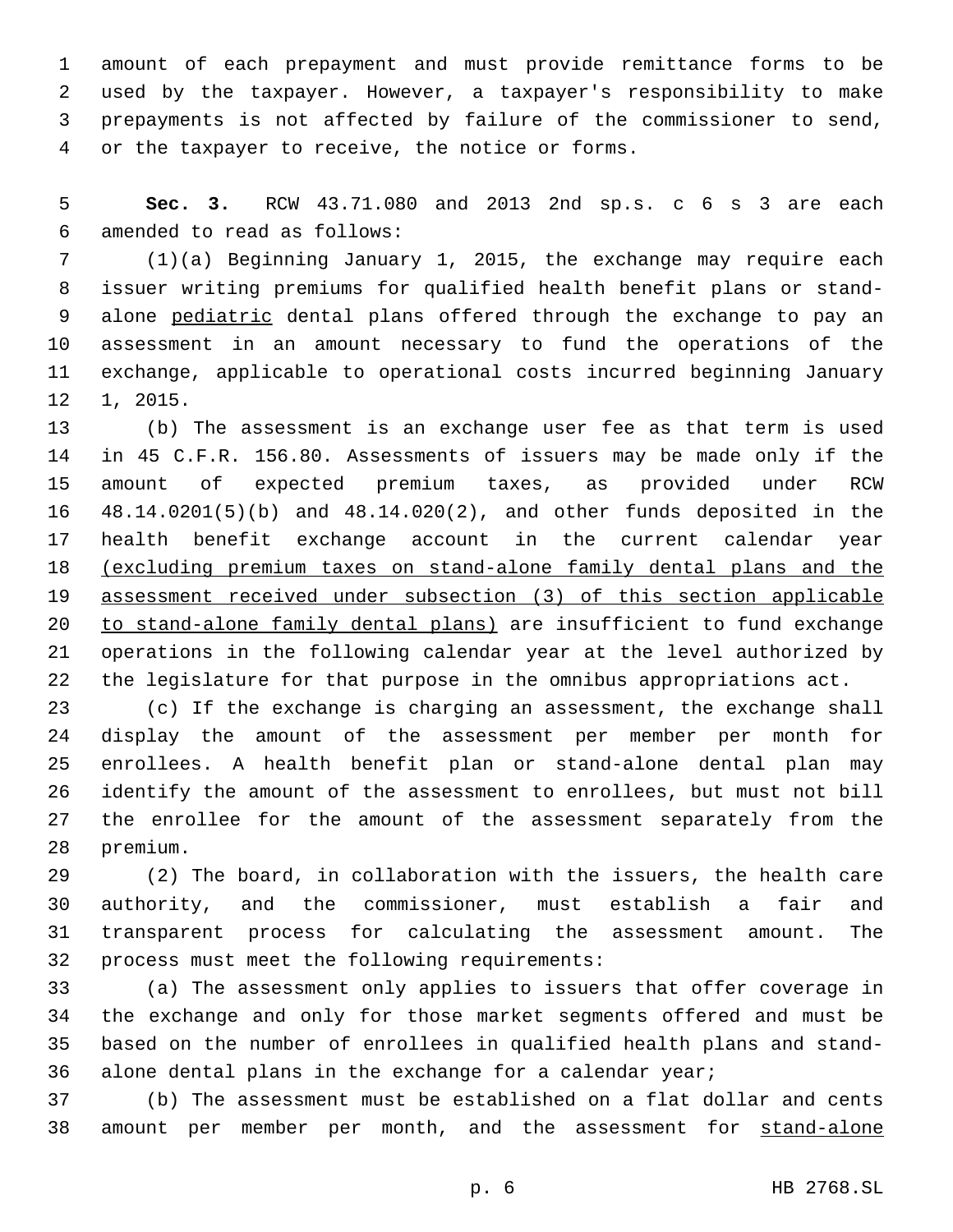pediatric dental plans must be proportional to the premiums paid for 2 stand-alone dental plans in the exchange;

 (c) Issuers must be notified of the assessment amount by the 4 exchange on a timely basis;

 (d) An appropriate assessment reconciliation process must be established by the exchange that is administratively efficient;

 (e) Issuers must remit the assessment due to the exchange in quarterly installments after receiving notification from the exchange 9 of the due dates of the quarterly installments;

 (f) A procedure must be established to allow issuers subject to assessments under this section to have grievances reviewed by an 12 impartial body and reported to the board; and

 (g) A procedure for enforcement must be established if an issuer fails to remit its assessment amount to the exchange within ten business days of the quarterly installment due date.

 (3)(a) Beginning January 1, 2017, the exchange may require each issuer writing premiums for stand-alone family dental plans offered through the exchange to pay an assessment in an amount necessary to 19 fund the operational costs of offering family dental plans in the exchange, applicable to operational costs incurred beginning January  $21 \quad 1, 2017.$ 

 (b) The assessment is an exchange user fee as that term is used 23 in 45 C.F.R. Sec. 156.80. Assessments of issuers may be made only if 24 the amount of expected premium tax received from stand-alone family dental plans, as provided under RCW 48.14.0201(5)(b) and 48.14.020(2), in the current year is insufficient to fund the operational costs estimated to be attributable to offering such stand-alone family dental plans in the exchange, including an allocation of costs to proportionately cover overall exchange operational costs, in the following calendar year, plus three months of additional operating costs.

 (c) If the exchange is charging an assessment, the exchange shall display the amount of the assessment per member per month for enrollees. A stand-alone family dental plan may identify the amount of the assessment to enrollees, but must not bill the enrollee for the amount of the assessment separately from the premium.

 (d) The board, in collaboration with the family dental issuers and the commissioner, must establish a fair and transparent process for calculating the assessment amount, including the allocation of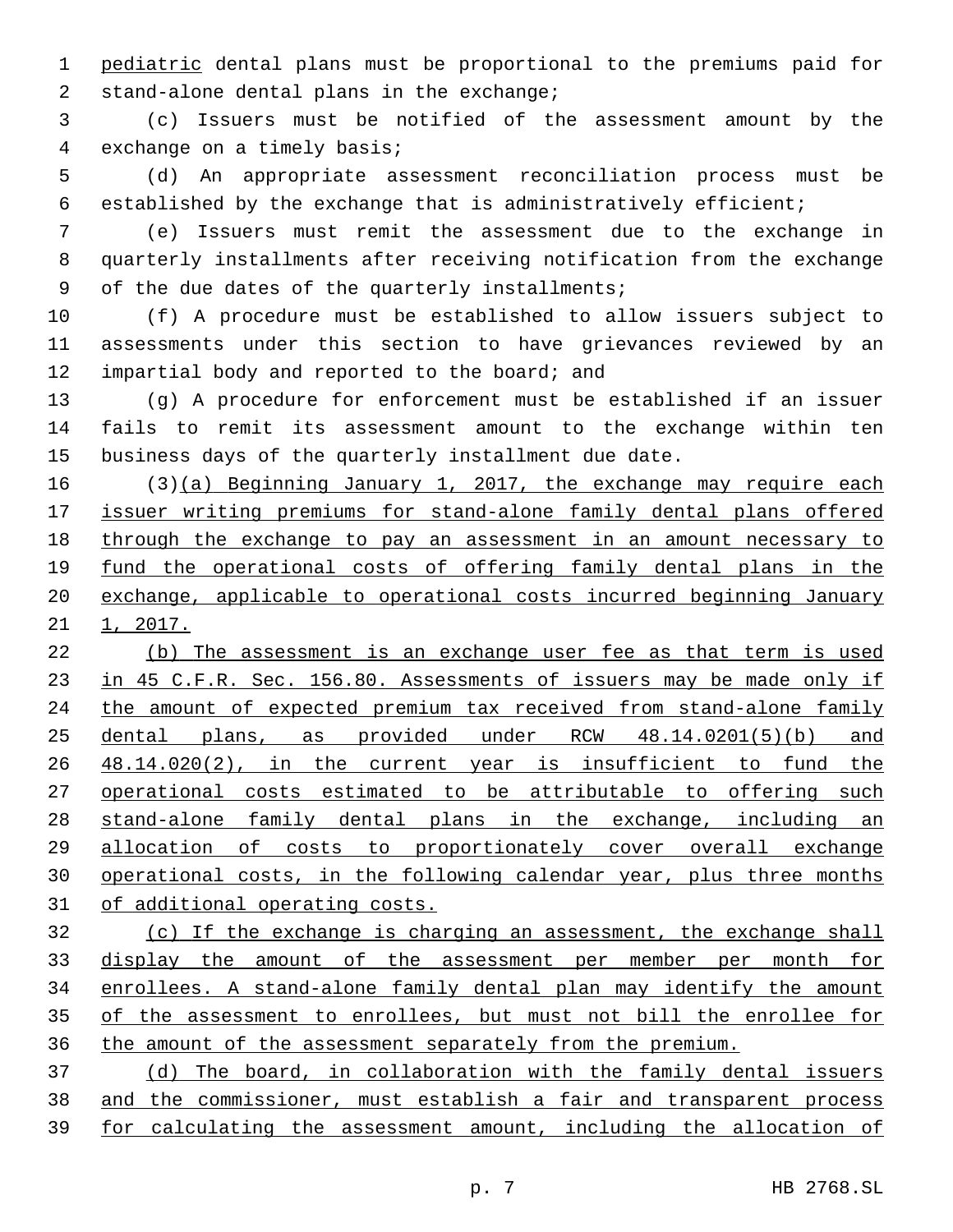overall exchange operational costs. The process must meet the 2 following requirements: (i) The assessment only applies to issuers that offer stand-alone 4 family dental plans in the exchange and must be based on the number 5 of enrollees in such plans in the exchange for a calendar year; (ii) The assessment must be established on a flat dollar and cents amount per member per month; (iii) The requirements included in subsection (2)(c) through (g) of this section shall apply to the assessment described in this subsection (3). (e) The board, in collaboration with issuers, shall annually assess the viability of offering stand-alone family dental plans on 13 the exchange. 14 (4) For purposes of this section: (a) "Stand-alone family dental plan" means coverage for limited 16 scope dental benefits meeting the requirements of section 9832(c)(2)(A) of the internal revenue code of 1986 and providing pediatric oral services that qualify as coverage for the minimum 19 essential coverage requirement under P.L. 111-148 (2010), as amended. (b) "Stand-alone pediatric dental plan" means coverage only for pediatric oral services that qualify as coverage for the minimum essential coverage requirement under P.L. 111-148 (2010), as amended. (5) The exchange shall deposit proceeds from the assessments in the health benefit exchange account under RCW 43.71.060. (( $(4)$ )) (6) The assessment described in this section shall be considered a special purpose obligation or assessment in connection with coverage described in this section for the purpose of funding the operations of the exchange, and may not be applied by issuers to 29 vary premium rates at the plan level.  $((+5+))$  (7) This section does not prohibit an enrollee of a 31 qualified health plan in the exchange from purchasing a plan that offers dental benefits outside the exchange. (8) This section does not prohibit an issuer from offering a plan that covers dental benefits that do not meet the requirements of a stand-alone family dental plan outside the exchange. (9) The exchange shall monitor enrollment and provide periodic 37 reports which must be available on its web site.  $((+6))$   $(10)$  The board shall offer all qualified health plans through the exchange, and the exchange shall not add criteria for

p. 8 HB 2768.SL

certification of qualified health plans beyond those set out in RCW